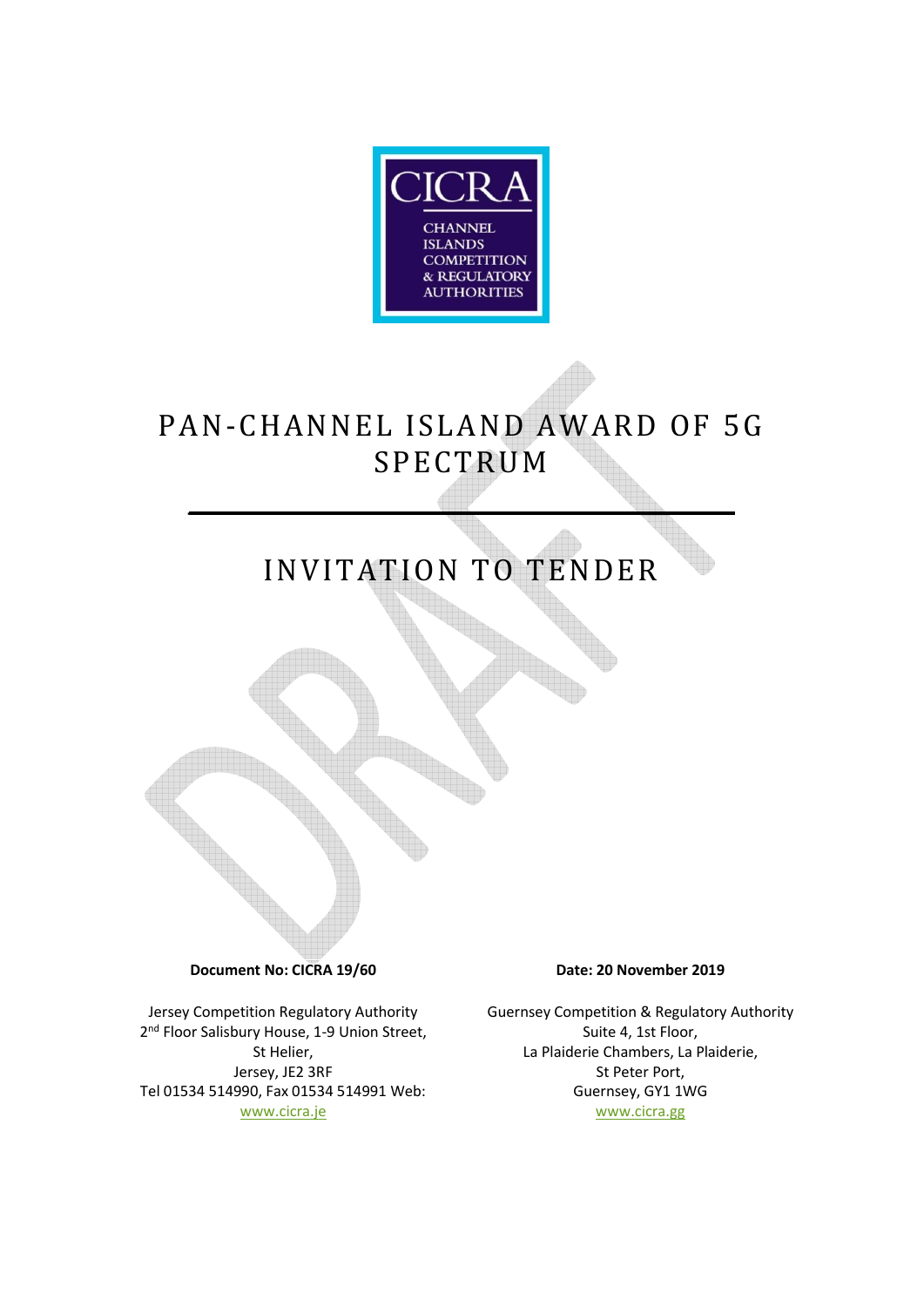### PART A: DETAILS OF THE COMPETITION

### 1. Introduction

- 1.1 This Tender Document invites bids from interested parties for the award of radio spectrum to be used in the provision of 5G services<sup>1</sup> in the Channel Islands, namely the Bailiwicks of Guernsey and Jersey. The invitation to bid comes from CICRA, the Channel Islands Competition and Regulatory Authorities<sup>2</sup>.
- 1.2 This invitation to bid reflects a practice established between Ofcom (the independent regulator and competition authority for the UK communications industries) and CICRA for the allocation of spectrum in the Channel Islands whereby Ofcom consults CICRA for advice about the level and nature of demand for the 5G spectrum in the Channel Islands. The allocation is dealt with by way of a call for expressions of interest by CICRA and is carried out by CICRA in an open, non-discriminatory and transparent selection process on behalf of Ofcom.
- 1.3 Following this selection process, CICRA makes a recommendation to Ofcom as to how it considers the specified spectrum should be allocated; and, Ofcom may act on the recommendation and grant Wireless Telegraphy Act licences ('WTA Licence') for spectrum use under the Wireless Telegraphy Act 2006 provided it is satisfied CICRA's recommendation is likely to be consistent with its own statutory duties. To provide 5G services in the Channel Islands, operators will be required to hold both a valid WTA licence and a valid Jersey or Guernsey Telecommunications Act licence issued by CICRA ('operating licence'). This is explained in more detail at Section 4.
- 1.4 The Tender Document sets out the spectrum to be made available in the 700MHz and 3.4 3.8GHz bands by CICRA, the process that CICRA will use to award the spectrum, and the terms and conditions for the operators wishing to take part in the award.
- 1.5 Spectrum awards will be separate across the two jurisdictions in amount and in location within each spectrum band. Separate recommendations and licences will be issued for each jurisdiction.

<sup>1</sup> As the spectrum under consideration for allocation may be used for a variety of services – mobile or fixed or hybrid – the term '5G' is used to describe, generically, the services that the use of 5G standards allows on spectrum that support 5G standards.

<sup>&</sup>lt;sup>2</sup> The Jersey Competition Regulatory Authority (JCRA) and the Guernsey Competition and Regulatory Authority (GCRA) are together referred to as CICRA and unless otherwise stated, all references to CICRA in this Tender Document are to each of the JCRA and GCRA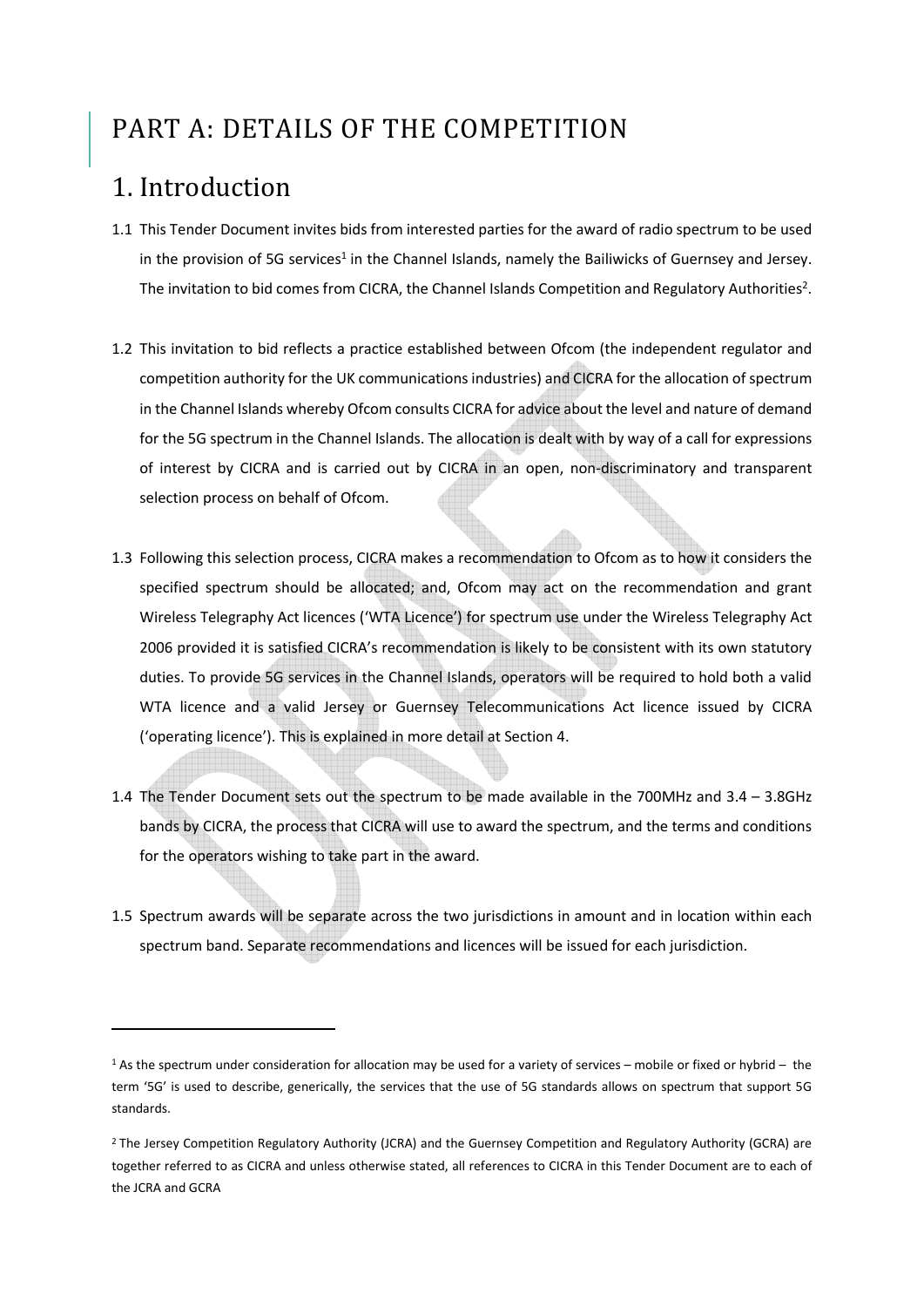### 2. Objectives of the Competition

2.1 The spectrum allocation process has the following main objectives:

- to further consumers' interests in the short and long term, having regard to prices and costs, and the availability and range of services suitable to consumers' different needs;
- to secure the optimal use of spectrum for wireless telegraphy;
- to promote competition as a mechanism to further the consumer interest objective;
- to have regard to and, where it lies within its powers and is practicable, to lessen the impact on the environment of the spectrum-dependent activities that CICRA regulates.
- 2.2 To support the above four objectives the allocation process will seek:
	- to facilitate the provision of progressive wireless technology services, including mobile services, that increase the benefits to consumers to the maximum extent possible; and
	- to support the development of the telecoms markets in the Channel Islands through a fair and competitive market for wireless services.
- 2.3 CICRA has also determined that its statutory duties to promote the interests of consumers and the economic and social development of the Bailiwicks are best furthered by ensuring the provision of high-quality telecommunications services.
- 2.4 Not all of the spectrum in the relevant bands will be awarded as a result of this competition. CICRA reserves the right to initiate a new competition for the grant of any remaining spectrum in these bands (combined or on a standalone basis) at a later stage in order to promote the above objectives.

### 3. Governments' Policy Objectives

### **JERSEY**

- 3.1 In 2018, the Government of Jersey published a Telecom's Strategy (Jersey's Strategy"), Jersey's Strategy objective is to build on Jersey's current advanced telecoms network in a way that supports the ongoing development of digital infrastructure. Developed in line with Government policy and the Strategic Plan for Jersey, Jersey's Strategy set out five policy principles and recommendations. Two policy principles are of particular relevance to the development of 5G services in Jersey:
	- Policy principle 1 Promote the path to next generation connectivity building on the current advanced digital infrastructure already in place, including by:
		- o Being a fast adopter of next generation technologies that have been tested;
		- $\circ$  Incentivising mobile network sharing and rollout of mobile next generation technologies such as 5G.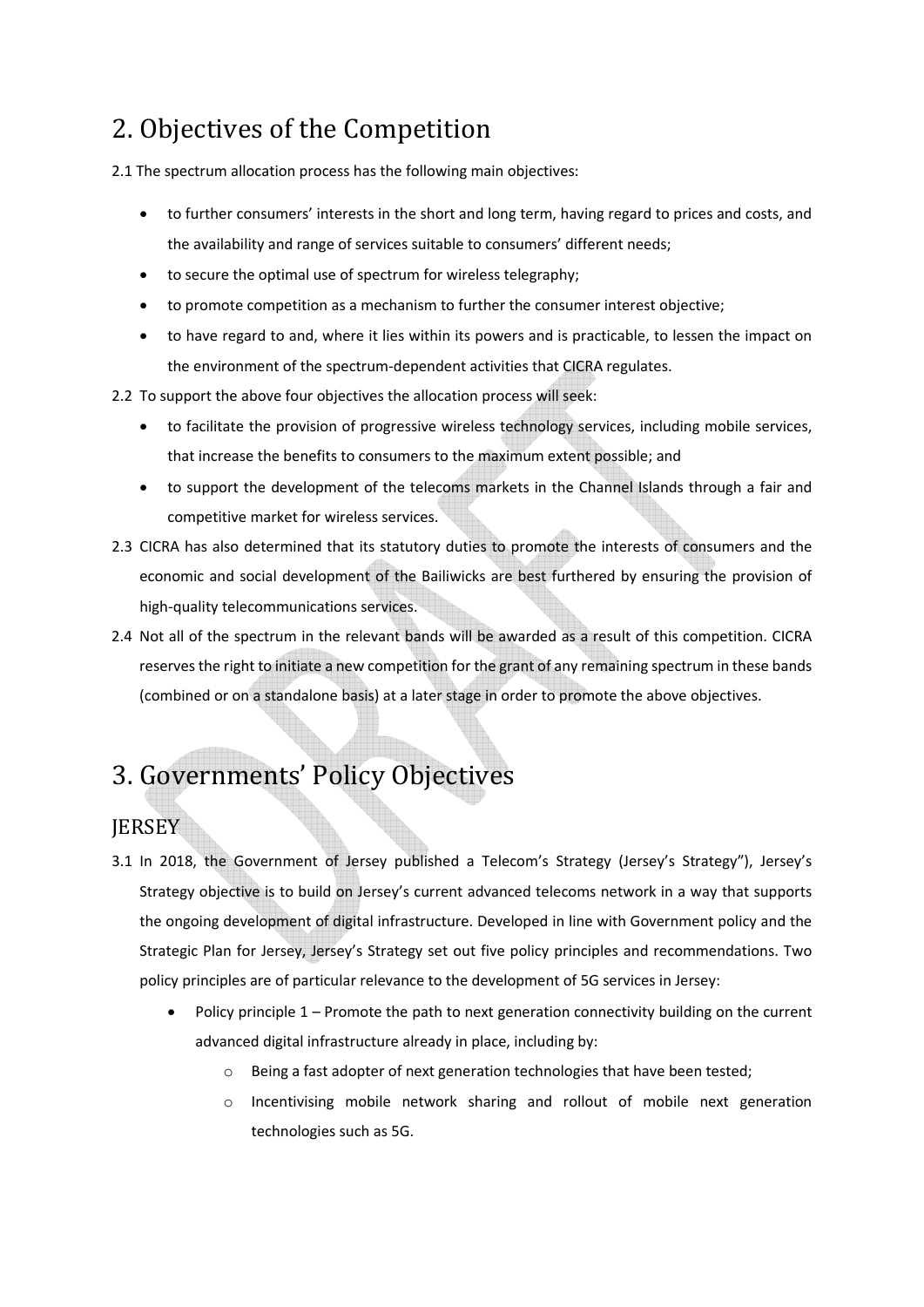- Policy principle 2 Promote retail competition (not network competition) as the most effective way of delivering the benefits of next generation connectivity to consumers and businesses, including by:
	- o Ensuring fair and reasonable, non-discriminatory access to the gigabit fibre network for mobile backhaul
- 3.2 Jersey's Strategy recommends that government and CICRA should incentivise mobile network sharing and describes examples of the different types of network sharing which have been used in different jurisdictions. The Government of Jersey believes that telecoms operators should be able to make commercial decisions about how they provide network services in a competitive market where the health of residents is a priority, network security and resilience is assured and Jersey's environment is protected from infrastructure proliferation.
- 3.3 The Action Plan which has been developed from Jersey's Strategy lists a number of actions relating to the rollout of next generation networks, including 5G. Under this heading, there is a specific action for CICRA to develop and manage a forward-looking spectrum strategy to ensure future spectrum needs are met in line with government policy.

#### **GUERNSEY**

- 3.4 The States of Guernsey has also published a telecoms strategy which includes its objectives for next generation mobile technology (5G), namely 'the provision of next generation mobile technology in line, or earlier than the UK.
- 3.5 While the States of Guernsey will not seek direct involvement in the technology options for 5G, it will positively influence through innovative policy and regulatory strategies:
	- Deliver future networks innovatively and with optimal economics: All stakeholders will strive to cost-effectively deliver better quality networks either independently or through sharing and partnerships.
	- Drive growth in new use cases for massive IoT and critical communications services: 5G networks will support the massive rollout of intelligent IoT nodes for a multitude of scenarios and provide a competent platform to support the widespread adoption of critical communications services.
	- Ensure delivery of 5G to Guernsey at least as fast, if not earlier, than the mainland UK.
	- Develop networks to support FWA availability to those customers who do not currently have access to high speed broadband via fixed network solutions

### 4. Spectrum Available for Award

4.1 The following 5G spectrum is available in the relevant bands: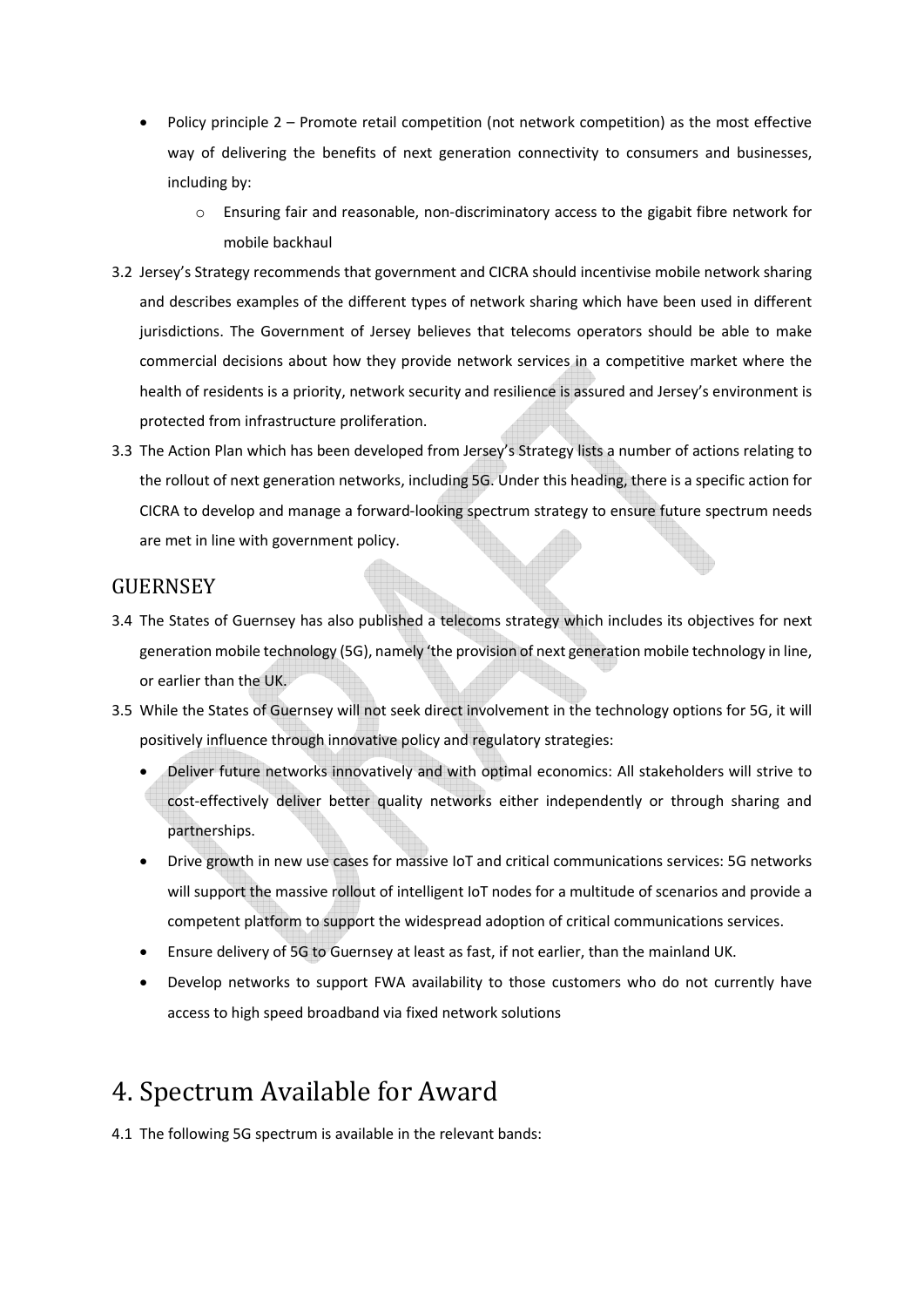- Up to 400MHz of unpaired spectrum in the 3.4-3.8GHz. The actual amount to be awarded depends on the bids and on the ability to clear existing users from the band as explained in more detail below.
- Up to 2x30 MHz of 700MHz spectrum depending on the demand for this band reflected in bids.

### 5. Licensing Requirements

- 5.1 In order to provide wireless telegraphy services in Jersey and Guernsey, operators will be required to hold:
	- a valid Wireless Telegraphy Act licence issued by Ofcom which allows the use of specific spectrum bands (the **WTA Licence**); and
	- a valid Jersey or Guernsey telecommunications licence issued by the JCRA or GCRA as appropriate, which is required for the provision of telecommunications services in each jurisdiction (the **Local Operating Licence**).
- 5.2 For ease of reference when referring to these two types of licence collectively, we have referred to them as the 5G Licences. In order to use the allotted 5G spectrum in the Channel Islands for the operation of networks and the provision of services, an applicant must either have or obtain a relevant operating licence from the GCRA or the JCRA and obtain a WTA licence from Ofcom.
- 5.3 The successful applicants will obtain from CICRA 1) a recommendation (the "Recommendation") to Ofcom for the allotted 5G spectrum bands and 2) where necessary and subject to satisfying standard requirements, the relevant operating telecommunications licences in each jurisdiction.

### WTA LICENCE

- 5.4 Whereas this competition is run by CICRA under the relevant Telecoms Laws in Guernsey and Jersey, successful applicants will need to obtain Wireless Telegraphy Act ("WTA") Licences from Ofcom in order to commence services. Any person establishing or using any station for wireless telegraphy or installing or using any apparatus requires a WTA licence from Ofcom unless specifically subject to an exemption regulation.
- 5.5 Ofcom may act on the recommendation and grant Wireless Telegraphy Act licences ('WTA Licence') for spectrum use under the Wireless Telegraphy Act 2006 provided it is satisfied that CICRA's recommendation is likely to be consistent with its own statutory duties. If Ofcom does act on CICRA's recommendation and grants a WTA Licence, it will issue licences similar to those it issues for Public Wireless Networks in the Channel Islands with technical parameters to reflect the inclusion of 5G technologies. [Where appropriate, Ofcom will vary existing licences in relevant frequency bands for new spectrum allocations and technology.]
- 5.6 The recommendation to Ofcom will be taken by Ofcom to be, in effect, applications for the WTA licences which applicants must obtain to use frequency spectrum. With its Recommendation, CICRA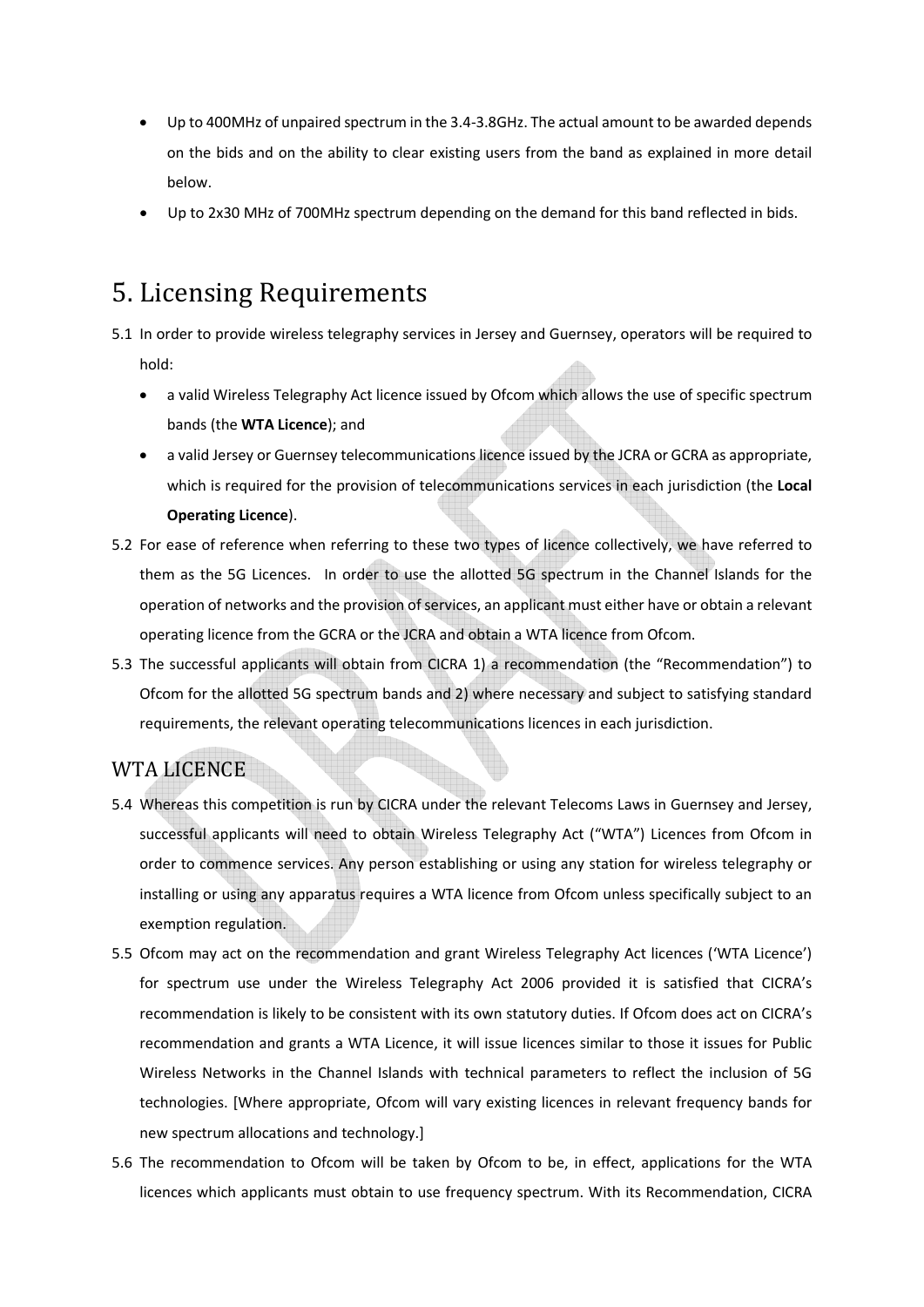will support any successful applicant in finalising this stage in the overall process. However, CICRA accepts no responsibility for any delay or difficulties encountered by successful applicants in obtaining the necessary licence from Ofcom.

5.7 Spectrum fees under the Wireless Telegraphy Act will be set by Ofcom.

#### LOCAL OPERATOR LICENCE

5.8 Successful applicants without a Local Operating Licence will be required to obtain a licence in the relevant jurisdiction and comply with its conditions, including intercept requirements<sup>3</sup> imposed by the relevant authorities in Guernsey and Jersey.

### 6. Spectrum Allocation Method

- 6.1 The spectrum available for this award process shall be allocated by way of an open competition based on a comparative selection method ("beauty contest"), which allows for the evaluation of applications against a set of evaluation criteria reflecting the duties of the GCRA and JCRA under the Regulation, Laws and the objectives described in this Tender Document.
- 6.2 Both existing operators and new entrants will be able to participate in the award. Applicants will have to submit separate applications for acquiring spectrum in the Bailiwick of Jersey and in the Bailiwick of Guernsey.
- 6.3 Applicants will be able to apply for:
	- Minimum base packages, which will comprise of 40MHz of 3.4-3.8GHz spectrum; and
	- Additional spectrum up to 40MHz of 3.4GHz-3.8GHz and 2x10MHz of 700MHz per operator (in addition to 40MHz awarded in the base package).

#### MINIMUM BASE PACKAGES

- 6.4 Minimum base packages will be awarded to any successful applicant who can demonstrate that they are able to meet the minimum requirements (set out in Section 7 below) and who currently do not have 3.4-3.8GHz spectrum.
- 6.5 Operators with existing 3.4-3.8GHz spectrum who wish to continue offering services, will need to participate in the process in order to demonstrate that they are able to meet the minimum requirements. Such operators will then have replacement licences issued for their current holdings, or equivalent holdings (for example as single contiguous holding rather than 'paired' blocks).

<sup>&</sup>lt;sup>3</sup> Providers of 5G services may have to bear the full cost of facilitating legal interceptions on their 5G networks. They are expected to minimise the cost of acquiring such facility when negotiating with their suppliers of network equipment and services.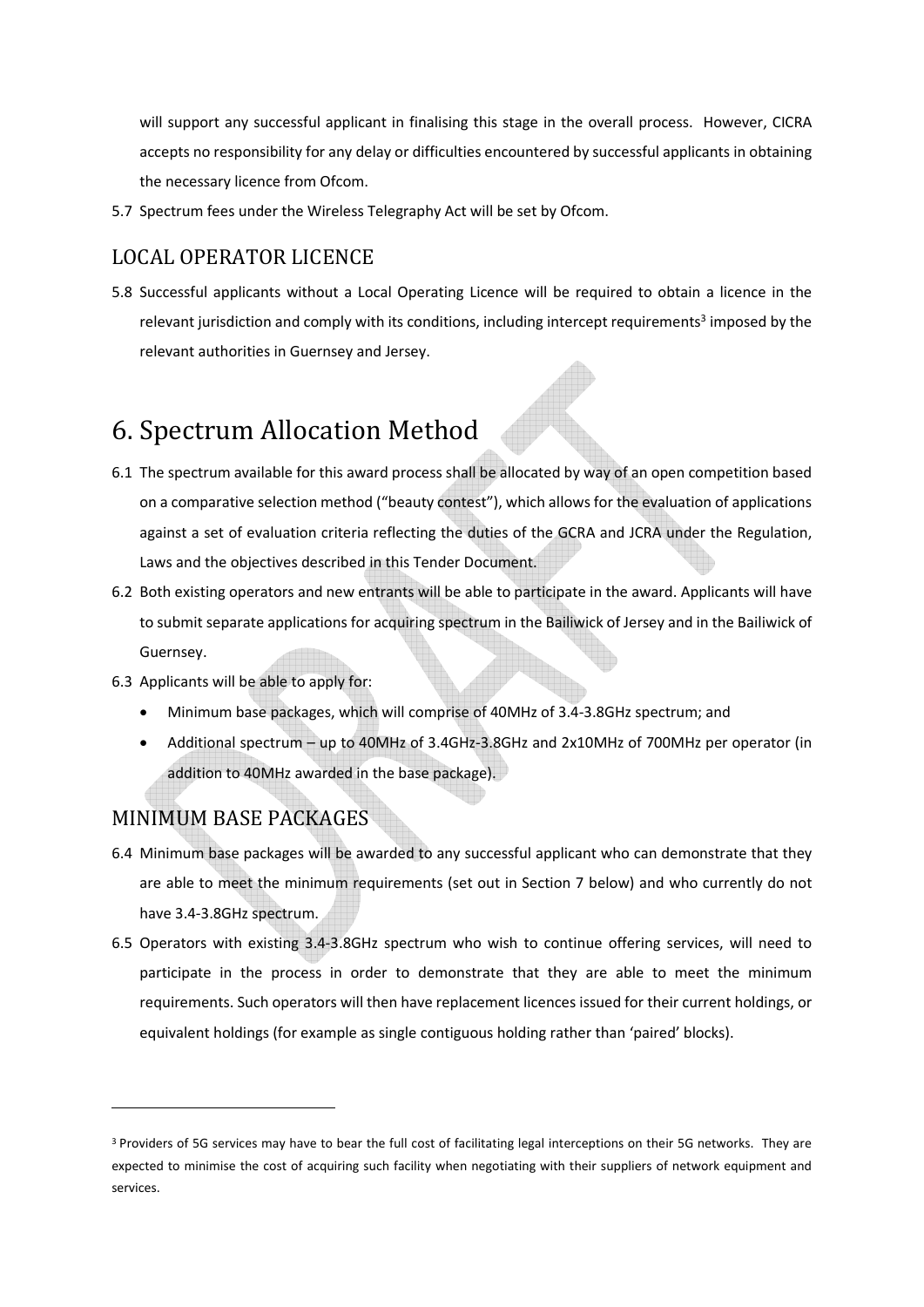6.6 For operators with existing 3.4-3.8GHz spectrum holding who do not participate in the process or who are unable to commit to the minimum requirements (set out in Section 7 below), CICRA propose to issue a notice for the operator to vacate the relevant spectrum on the expiry of a 1-year notice period.

#### ADDITIONAL SPECTRUM

- 6.7 In addition to the base packages, additional spectrum will be awarded to successful applicants who clearly demonstrate that they are prepared and capable of exceeding the minimum requirements and hence further meet the Government's objectives (as stated in Section 3 above). To this end, operators may submit 'enhanced' bids with additional commitments which exceed the minimum requirements (e.g. to extend mobile coverage beyond the minimum required), and for which additional spectrum will be required to meet these commitments. In Section 8 below, CICRA sets out evaluation criteria and weights that will be used to rank enhanced applications.
- 6.8 These criteria and weights will vary by jurisdiction, in line with the Governments' specific objectives. In particular, in the Bailiwick of Guernsey, one of the Government's objectives is to deliver superfast broadband to those households which are currently outside the coverage for FTTC services. Therefore, applicants are encouraged to make enhanced bids committing to delivering FWA services to the specified households.
- 6.9 Alternatively, applicants could make different commitments.
- 6.10 All in all, applicants will be allowed to submit up to three applications in order to acquire 5G spectrum in the States of Guernsey and up to two applications in order to acquire spectrum in the States of Jersey. For the avoidance of doubt, only one application will be successful in each jurisdiction.
- 6.11 In order to acquire spectrum, an applicant can submit:
	- An application for a minimum base package, subject to a commitment to meet the minimum requirements; and/or
	- An enhanced application for additional spectrum, subject to a commitment to exceed the minimum requirements, which is different from providing FWA.
- 6.12 In addition, applicants can submit an application for additional spectrum in Guernsey, subject to a commitment to deliver FWA to the specified households (in order to achieve the Guernsey Government's specific objective).
- 6.13 There is no requirement to submit applications for the full set of potential outcomes. For example, in the case that an applicant considers that it is not feasible to meet the minimum requirements using the base package an applicant could choose not to apply for a minimum base package, but only to apply for an enhanced package (up to 80MHz of 3.4-3.8GHz and up to 2x10MHz of 700MHz in total).
- 6.14 There is also no obligation to award additional spectrum above the base package to any applicant, if CICRA is of the view that the request for additional spectrum above a base package is not adequately justified by the improvements compared to the minimum requirements.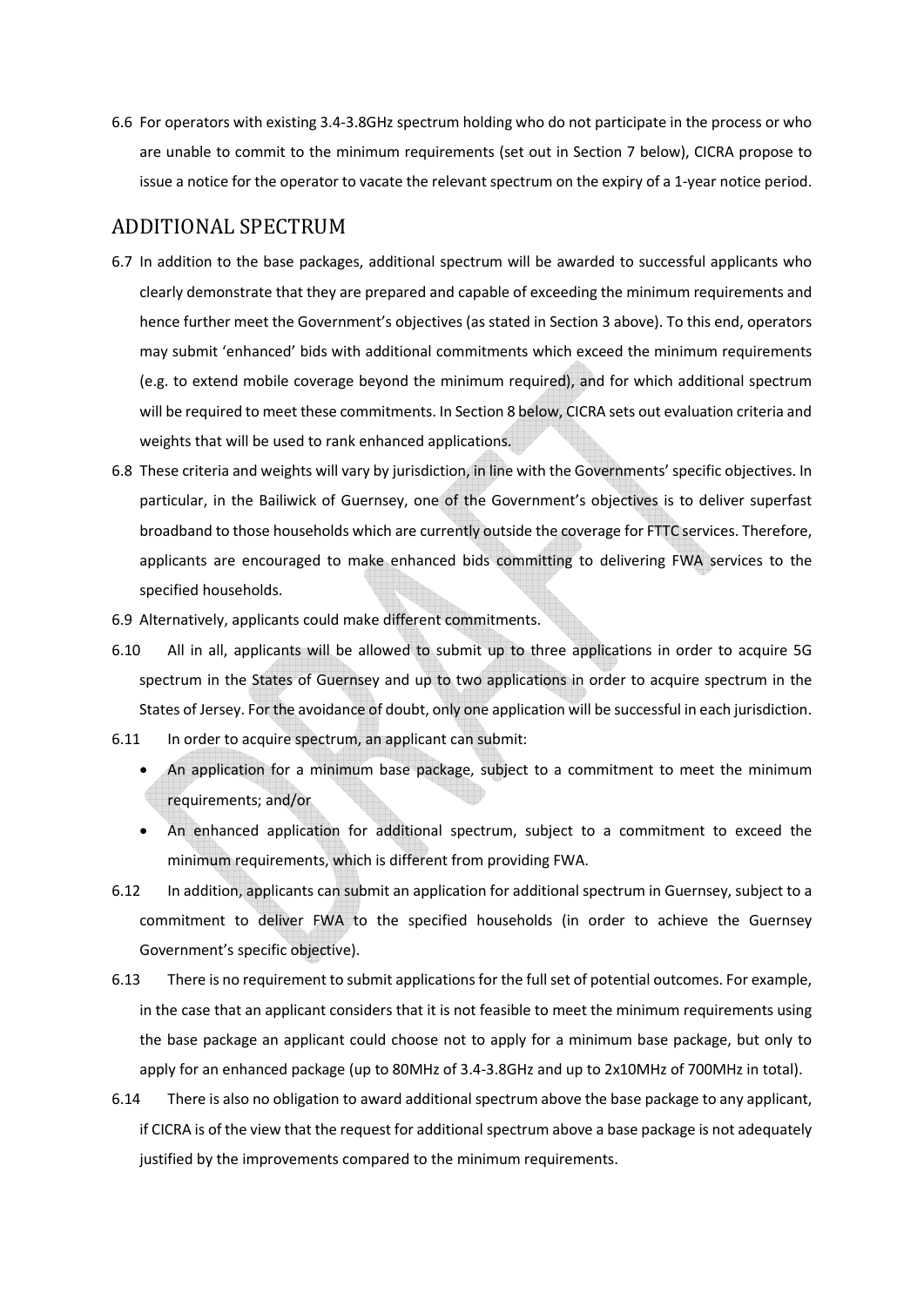### 7. Minimum Requirement: 5G Spectrum Awards

- 7.1 The evaluation for the award of 5G spectrum will be carried out by first assessing whether applications satisfy the minimum requirements set out below. All applications that successfully demonstrate that they can meet the minimum criteria using the base package of spectrum will be offered at least this package of spectrum. Spectrum will not be awarded to operators who fail to commit to meeting minimum conditions.
- 7.2 These minimum requirements are:

| <b>Requirement 1</b> | Applicants must have sufficient expertise in the commercial operation of             |  |  |  |
|----------------------|--------------------------------------------------------------------------------------|--|--|--|
|                      | wireless networks to demonstrate that they will be able to meet the                  |  |  |  |
|                      | minimum requirements.                                                                |  |  |  |
|                      |                                                                                      |  |  |  |
| <b>Requirement 2</b> | Applicants must pay all the fees (and performance bonds if applicable)               |  |  |  |
|                      | required for the application, as set out in section 12, by transfer to a             |  |  |  |
|                      | designated bank account within five days following the deadline for                  |  |  |  |
|                      | applications                                                                         |  |  |  |
|                      |                                                                                      |  |  |  |
| <b>Requirement 3</b> | Successful applicants shall provide and thereafter maintain, using the               |  |  |  |
|                      | acquired spectrum, an electronic communications network that is capable              |  |  |  |
|                      | for at least<br>90% of measurements, a<br>providing,<br>mobile<br>of                 |  |  |  |
|                      | telecommunications service with a downlink speed of not less than 10 Mbps            |  |  |  |
|                      | and an uplink speed of not less than 2 Mbps to users in an area within which         |  |  |  |
|                      | at least 50% of the population of the Bailiwick live by no later than March          |  |  |  |
|                      | 2022 (18 months from the award) and at least 70% of the population of the            |  |  |  |
|                      | States live by no later than September 2023 (3 years from the award)                 |  |  |  |
|                      | It is proposed to measure this using crowd-sourced data from mobile                  |  |  |  |
|                      | devices. <sup>4</sup> This has many advantages including accurately reflecting real- |  |  |  |
|                      | world experience. Coverage will therefore need to be provided where there            |  |  |  |
|                      | are users, including within buildings and vehicles and measurements will be          |  |  |  |
|                      | made both indoors and outdoors in approximate proportion of the use of               |  |  |  |
|                      | the phone in these environments.                                                     |  |  |  |
|                      |                                                                                      |  |  |  |

<sup>&</sup>lt;sup>4</sup> We recognise that there are many details that will need to be agreed on the crowd-sourced methodology such as the time horizon to average data across, the data provider to be used, and the detailed metrics that will be assessed. Once the winning bidders have been confirmed we will convene a workshop to discuss these issues with all parties involved. Following that workshop we will issue a detailed methodology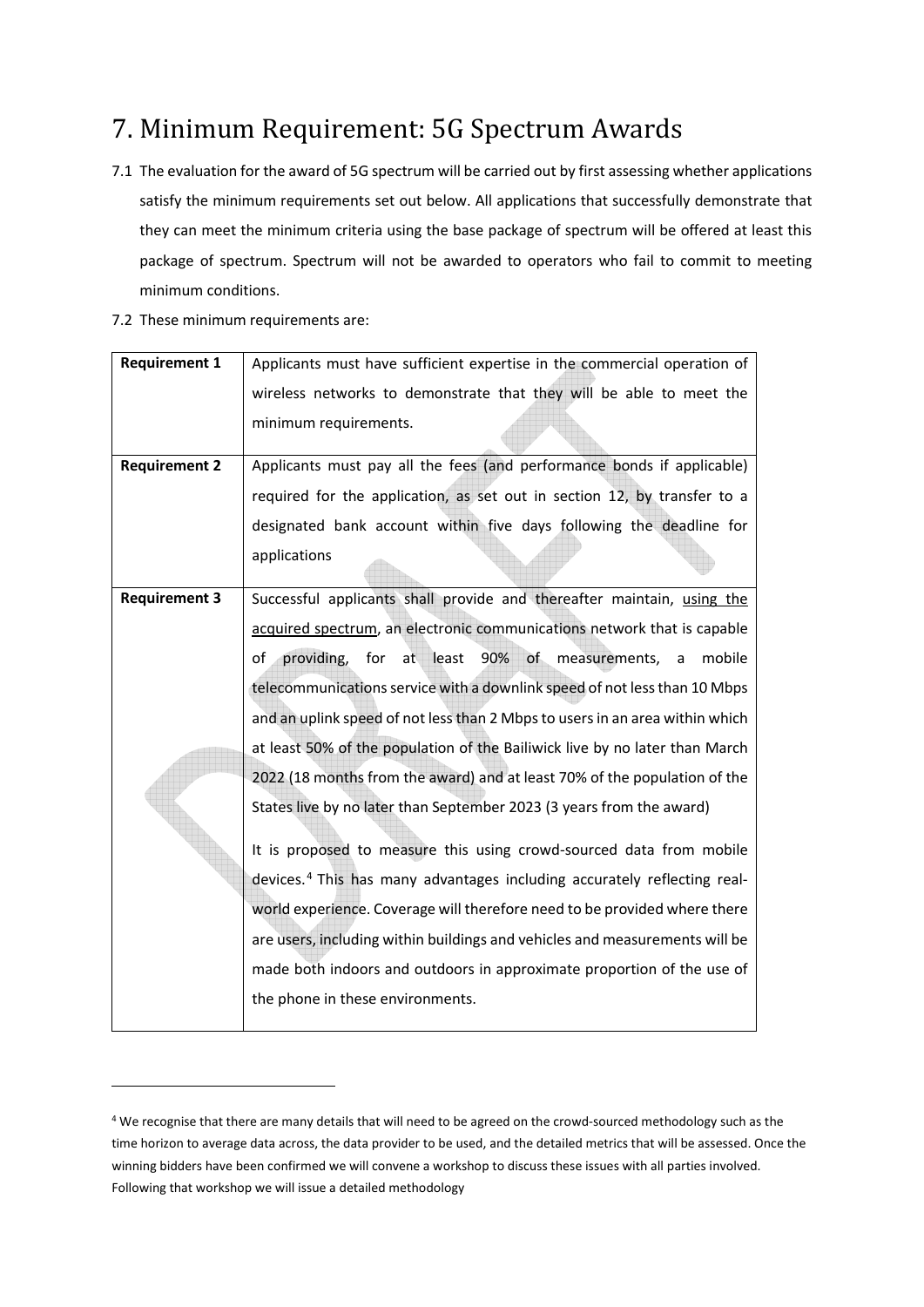| <b>Requirement 4</b> | Applicants with existing spectrum in the bands agree to work in good faith   |  |  |  |
|----------------------|------------------------------------------------------------------------------|--|--|--|
|                      | with CICRA in de-fragmenting and re-aligning the spectrum holdings in the    |  |  |  |
|                      | 3.4-3.8 GHz spectrum band and to use their best endeavours to achieve        |  |  |  |
|                      | contiguous spectrum allocations across the Channel Islands.                  |  |  |  |
| <b>Requirement 5</b> | Applicants must present their licence application in the format specified in |  |  |  |
|                      | section 23 of this Tender Document.                                          |  |  |  |
| <b>Requirement 6</b> | Protection of health and the environment is among the Governments' key       |  |  |  |
|                      | objectives. Successful applicants must demonstrate that their approach       |  |  |  |
|                      | minimises the environmental impact of their activities connected with the    |  |  |  |
|                      | new spectrum, and in particular agree to share facilities with other         |  |  |  |
|                      | operators (unless there are demonstrable technical reasons why sharing is    |  |  |  |
|                      | not feasible) <sup>5</sup> .                                                 |  |  |  |
|                      | Successful applicants are also required to comply with the ICNIRP            |  |  |  |
|                      | guidelines, or any new official guidelines supported by the UK or local      |  |  |  |
|                      | governments                                                                  |  |  |  |
| <b>Requirement 7</b> | Successful applicants will be required to demonstrate their compliance with  |  |  |  |
|                      | the security, resilience and supplier diversity requirements imposed by      |  |  |  |
|                      | relevant governments (i.e. Jersey and Guernsey) and the UK.                  |  |  |  |
| <b>Requirement 8</b> | required to submit supporting documentation that<br>Applicants are           |  |  |  |
|                      | establishes their independence from other applicants <sup>6</sup> .          |  |  |  |
|                      |                                                                              |  |  |  |

7.3 Further, in order to ensure that licensees have strong incentives to fulfil their commitments, CICRA is proposing to use performance bonds (the requirements are set out in Section 12 below).

<sup>5</sup> Subject to any network sharing complying with the competition laws in each jurisdiction

<sup>&</sup>lt;sup>6</sup> CICRA requires that participants in the competition are independent entities whose policy and operational decision making are not influenced by any shareholder common with other applicants or any other connections. A determination as to whether two or more persons submitting application are associated applicants shall be at the discretion of CICRA. No more than one member of any associated applicant group may participate in the competition. If after the competition, CICRA determines that the holder of the 5G spectrum was an associated applicant during the competition, CICRA reserves the right to take such actions as considered appropriate by CICRA, including the withdrawal of its recommendation or the revocation of a licence in accordance with the process and procedures set out in the telecommunications legislation. Changes in an applicant's ownership circumstances during the course of the competition (i.e. from submission of applications to the grant/refusal of the licence) which may result in association of two or more applicants in the competition shall be immediately communicated to CICRA.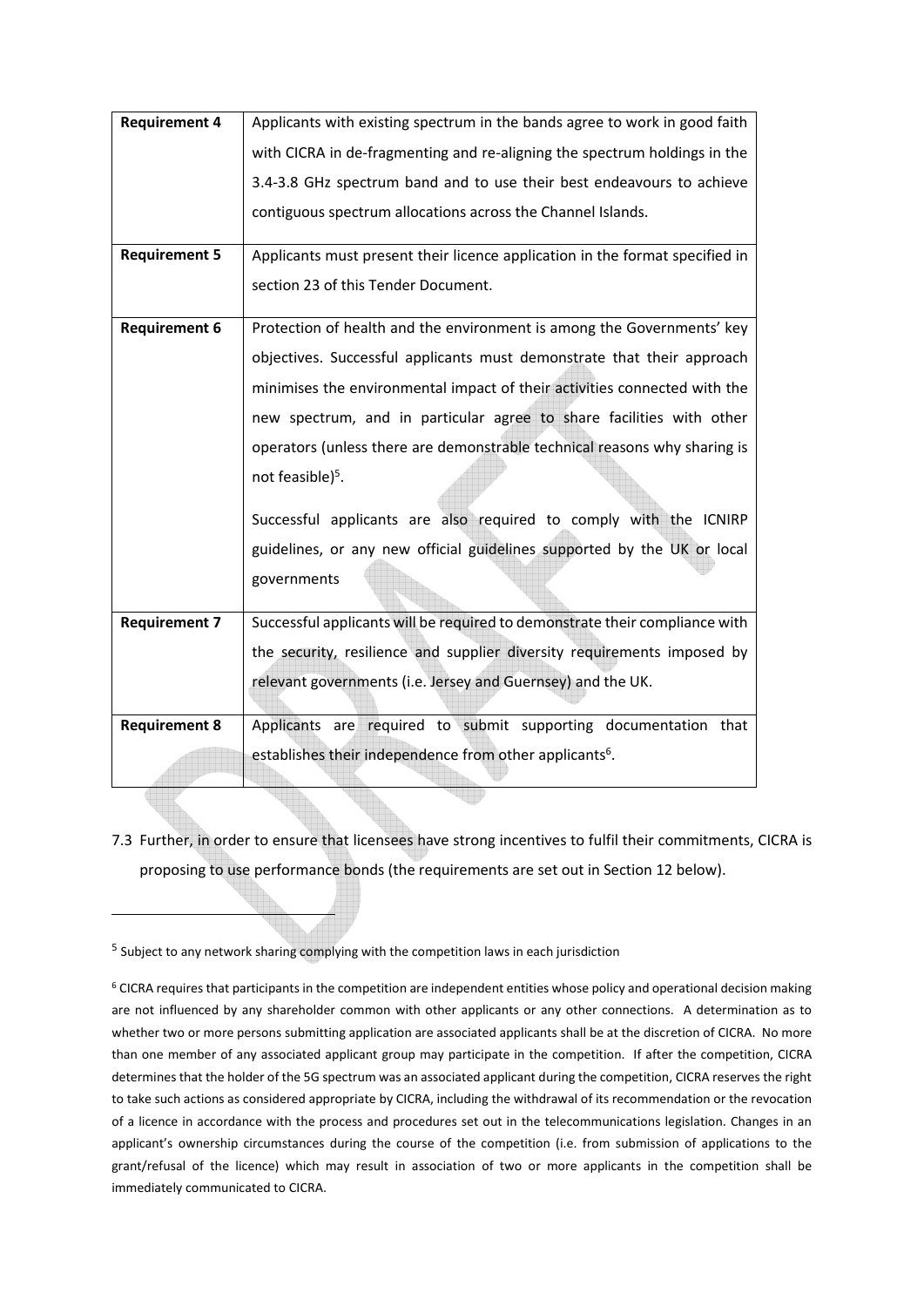### 8. Evaluation Criteria and Weights

8.1 Applicants who wish to acquire spectrum in addition to the base package in the States of Jersey and/ or in the States of Guernsey will need to submit additional applications (separately for each jurisdiction). They will would need to specify the amount of spectrum required (up to 80MHz of 3.4-3.8GHz spectrum and up to 2x10MHz of 700MHz spectrum in total) and offer additional commitments against as the following criteria:

| <b>Criteria</b>                                                      | <b>Evaluation</b>                                                          | Weight |  |
|----------------------------------------------------------------------|----------------------------------------------------------------------------|--------|--|
| Mobile                                                               | The extent of mobile 5G population coverage and the timescales             | 40%    |  |
| Coverage                                                             | over which these will be delivered, will inform scores under this          |        |  |
|                                                                      | evaluation criterion. No scores will be given for only meeting any         |        |  |
|                                                                      | minimum coverage requirement, set out in Requirement 3. The                |        |  |
|                                                                      | maximum score will be attained for a substantiated commitment              |        |  |
|                                                                      | to deliver 100% demographic and geographic coverage including              |        |  |
|                                                                      | coverage of a reasonable amount of sea territory around the                |        |  |
|                                                                      | Islands by the end of the 24 month period from the date of the             |        |  |
|                                                                      | award by CICRA.                                                            |        |  |
| Quality<br>of                                                        | Commitment in terms of minimum, average and peak download                  | 20%    |  |
| Service                                                              | and upload speeds as well as other aspects of service quality              |        |  |
|                                                                      | related to the delivery of 5G services will inform scores under this       |        |  |
|                                                                      | evaluation criterion. The timescales for delivering these                  |        |  |
|                                                                      | commitments and the ability to substantiate their achievement              |        |  |
|                                                                      | will also inform CICRA's scoring of applications.                          |        |  |
| Protection<br>of                                                     | The applicant's approach to promote protection of the Guernsey             | 25%    |  |
| (including Herm, Sark and Alderney) and Jersey environment by<br>the |                                                                            |        |  |
| environment                                                          | minimising the number of masts and by increasing mast sharing <sup>7</sup> |        |  |
|                                                                      | will inform the score. The applicant scores will be based on the           |        |  |
|                                                                      | extent to which their approach goes beyond the minimum                     |        |  |
|                                                                      | requirement 6.                                                             |        |  |
| Innovative<br>5G                                                     | It is important that 5G networks support new innovative services           | 15%    |  |
| services                                                             | and applications (such as mMTC and URLLC). Applicants are                  |        |  |
|                                                                      | invited to specify the services they would provide and make                |        |  |

 $<sup>7</sup>$  Subject to any network sharing complying with the competition laws in each jurisdiction</sup>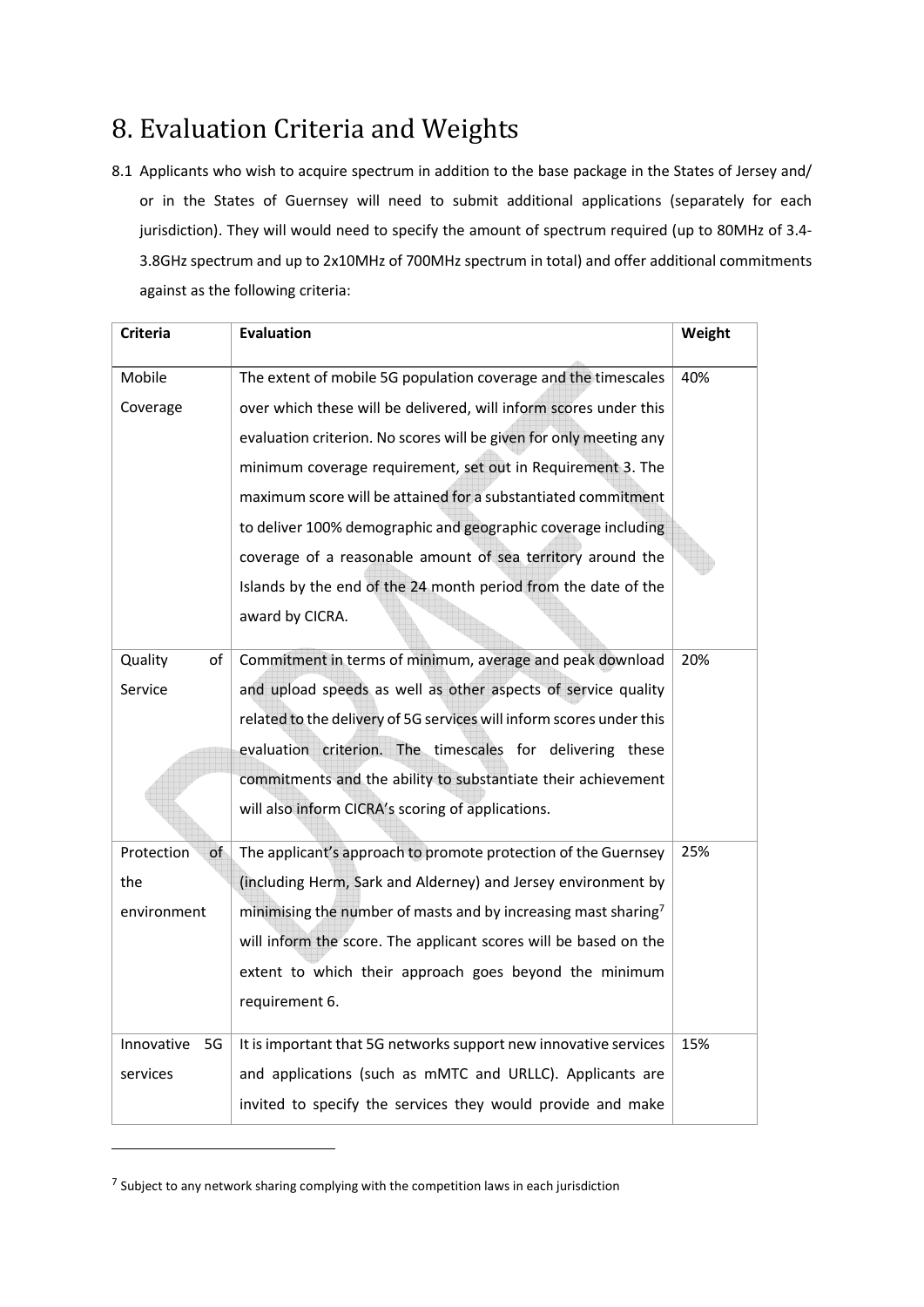| commitments to deliver these new services soon after they        |  |
|------------------------------------------------------------------|--|
| become available in the UK (subject to demand for these services |  |
| in the Channel Islands).                                         |  |

8.2 Applications not including proposals relating to these criteria will not be considered in the evaluation phase of the competition. Where appropriate, the proposals made for each evaluation criterion will be incorporated in the licence conditions attached to the spectrum award.

## 9. Applications to provide FWA services in Guernsey

- 9.1 In addition, in Guernsey, applicants can apply to provide FWA services to the households which currently lack Fibre-to-the-Cabinet (FTTC) broadband (c. 15% of Guernsey's population) in return for additional spectrum (up to 40MHz of 3.4-3.8GHz spectrum and up to 2x10MHz of 700MHz spectrum, in addition to a base package).
- 9.2 The same criteria will apply as above, with the only difference being that the mobile coverage criterion will be replaced with:
	- Provision of FWA services to the specified households in the States of Guernsey this would involve a commitment to deliver FWA services to the specified households.

| <b>Evaluation Criteria for FWA Proposals</b> | Weights |
|----------------------------------------------|---------|
| <b>FWA services</b>                          | 55%     |
| Quality of service                           | 15%     |
| Protection of the Environment                | 20%     |
| Innovative 5G Services                       | 10%     |
|                                              |         |

9.3 The weights for assessing these applications will be as follows:

9.4 For the avoidance of doubt, while applicants are allowed to submit up to two applications for additional spectrum in the States of Guernsey – one to provide FWA services and another one against the more general evaluation criteria (set out in Section 8 above), only one of these applications may be deemed to be successful.

### 10. Selection Procedure

10.1 The selection process will be as follows: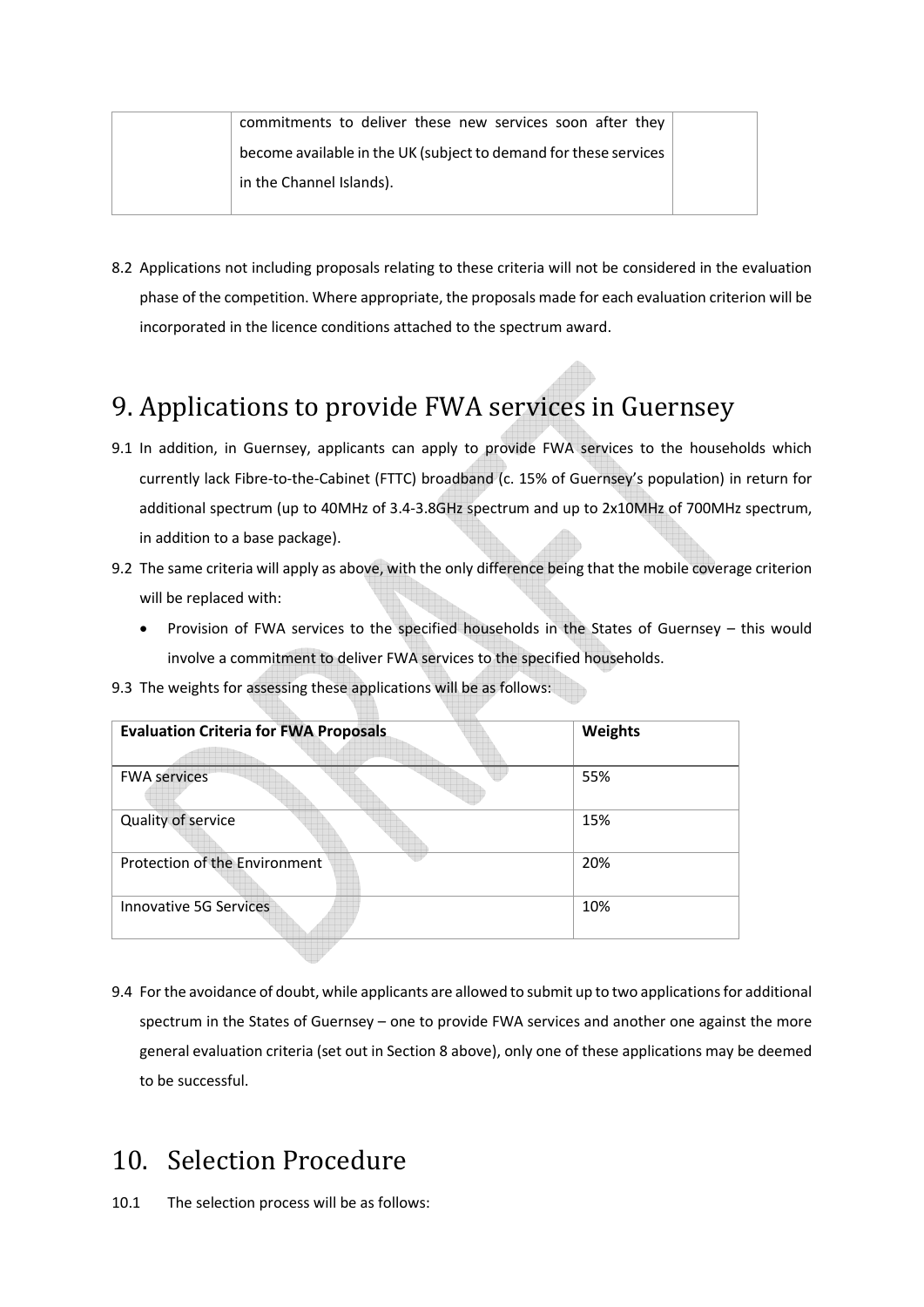- (i) All applications will be assessed as to whether they meet the minimum requirements. Any applications that fail to meet the minimum requirements will be rejected;
- (ii) Any applications for the FWA option in Guernsey will be scored against the criteria set out above. If CICRA is of the view that one or more applications scores sufficiently to justify the award of additional spectrum, the application that scores highest will be accepted;
- (iii) All applications for additional spectrum, except from any applicant for Guernsey who has had their FWA application accepted, will be scored against the criteria set out above. If CICRA is of the view that one or more application scores sufficiently to justify the award of additional spectrum, these applications will be accepted, subject to available spectrum, in each jurisdiction. In the case that applications exceed the available amount of spectrum in each jurisdiction, applicants with the lowest score(s) will be assigned the minimum package where they have applied for this package (or no spectrum if they have not) until demand is below available supply;
- (iv) Applicants who have submitted an application for the base package who have not been successful in an application for additional spectrum, will be awarded this base package.

### 11. Licence Duration

11.1 The 5G relevant operating Licences granted by CICRA will allow for the provision of services using 5G spectrum with a term limit of 20 years. These licences will include a 3-year notice period before the term limit.

### 12. Application Fee and Other Fees

12.1 Applicants should note that there is a number of fees payable in relation to the spectrum award offered. These fees consist of both one-off and recurring charges. Payment of the application, deposit and mitigation fees is a minimum requirement of this competition (Requirement 2). These fees are described below:

#### APPLICATION FEE

12.2 All applicants will already have paid the application fee of £10,000 in order to obtain this Tender Document, which is non-refundable.

#### DEPOSIT FEE

12.3 In order to cover the costs of the competition, each applicant must make a payment to CICRA into a designated account within five working days of the application deadline for £40,000 as a deposit with